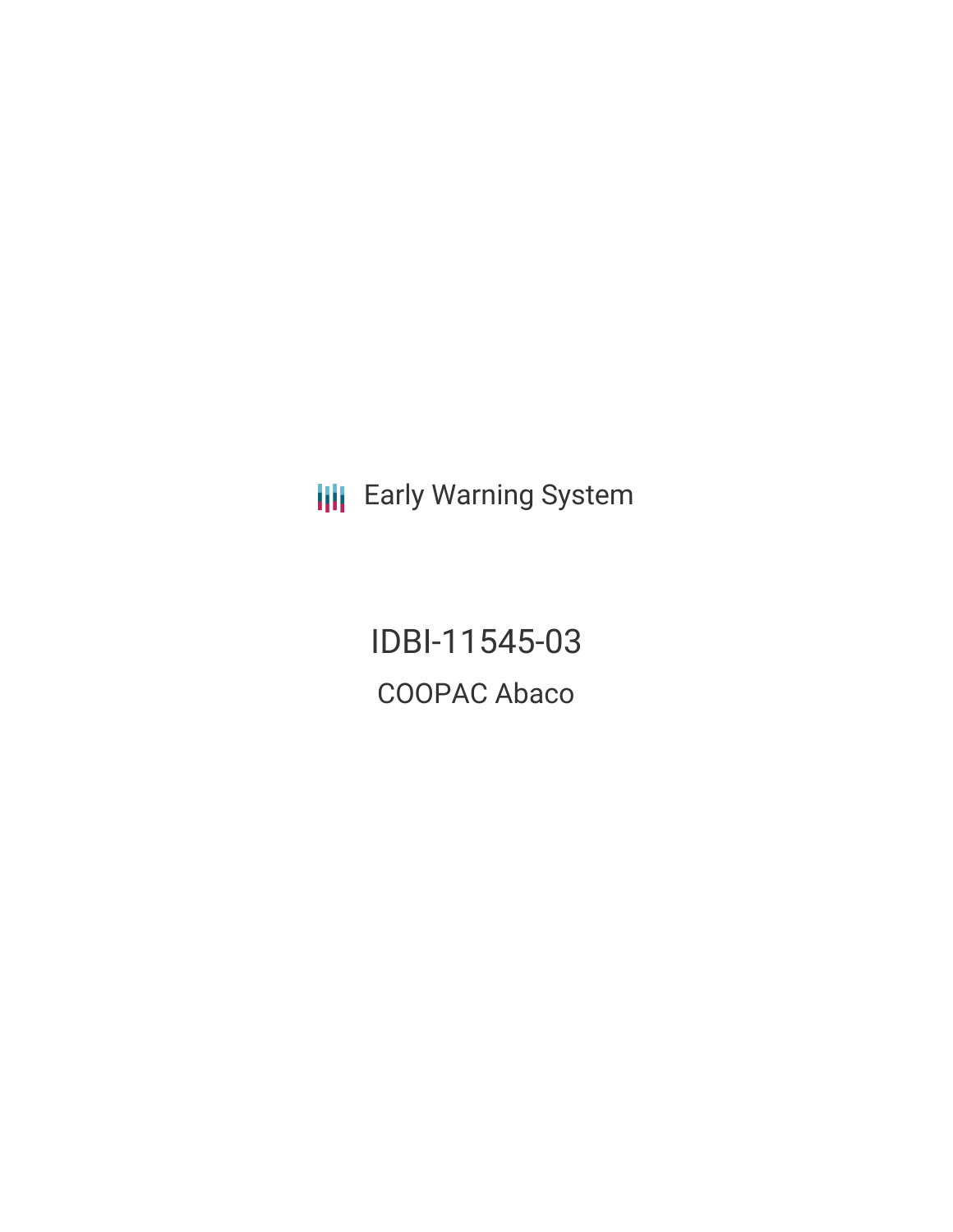# **Quick Facts**

| <b>Countries</b>              | Peru                                  |
|-------------------------------|---------------------------------------|
| <b>Financial Institutions</b> | IDB Invest (IDBI)                     |
| <b>Status</b>                 | Proposed                              |
| <b>Bank Risk Rating</b>       | FI                                    |
| <b>Voting Date</b>            | 2022-03-11                            |
| <b>Borrower</b>               | Cooperativa de Ahorro y Crédito Abaco |
| <b>Sectors</b>                | Finance                               |
| <b>Investment Type(s)</b>     | Advisory Services, Loan               |
| <b>Loan Amount (USD)</b>      | \$10.00 million                       |
| <b>Project Cost (USD)</b>     | \$25.00 million                       |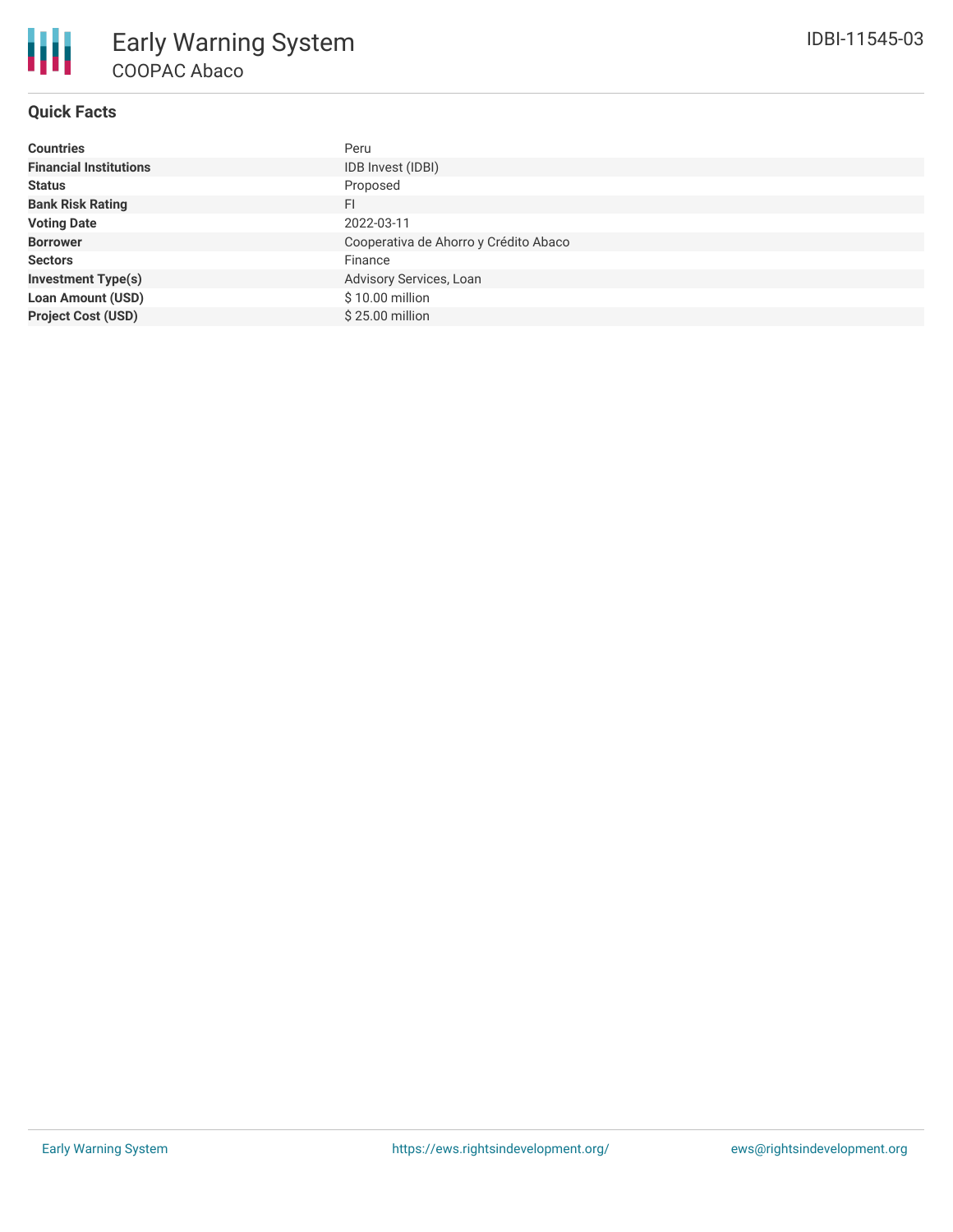

## **Project Description**

The Project supports the growth of Cooperativa de Ahorro y Credito Abaco's micro and small business portfolio, as well as its green portfolio, through a senior loan of up to US\$25 million with a term of up to five years and a one-year grace period. The transaction consists of: (i) a senior A loan of up to US\$15 million, from which, US\$10 million will be financed by IDB Invest and US\$5 million will be financed by the IDB as administrator of the Canadian Climate Fund for the Private Sector in the Americas ("C2F"); and (ii) a B loan of up to US\$10 million to be financed by B lenders.

The Project also includes an advisory service that will assist Cooperativa de Ahorro y Credito Abaco in the design of a sustainable strategy to drive its green portfolio and improve and promote its green loans portfolio.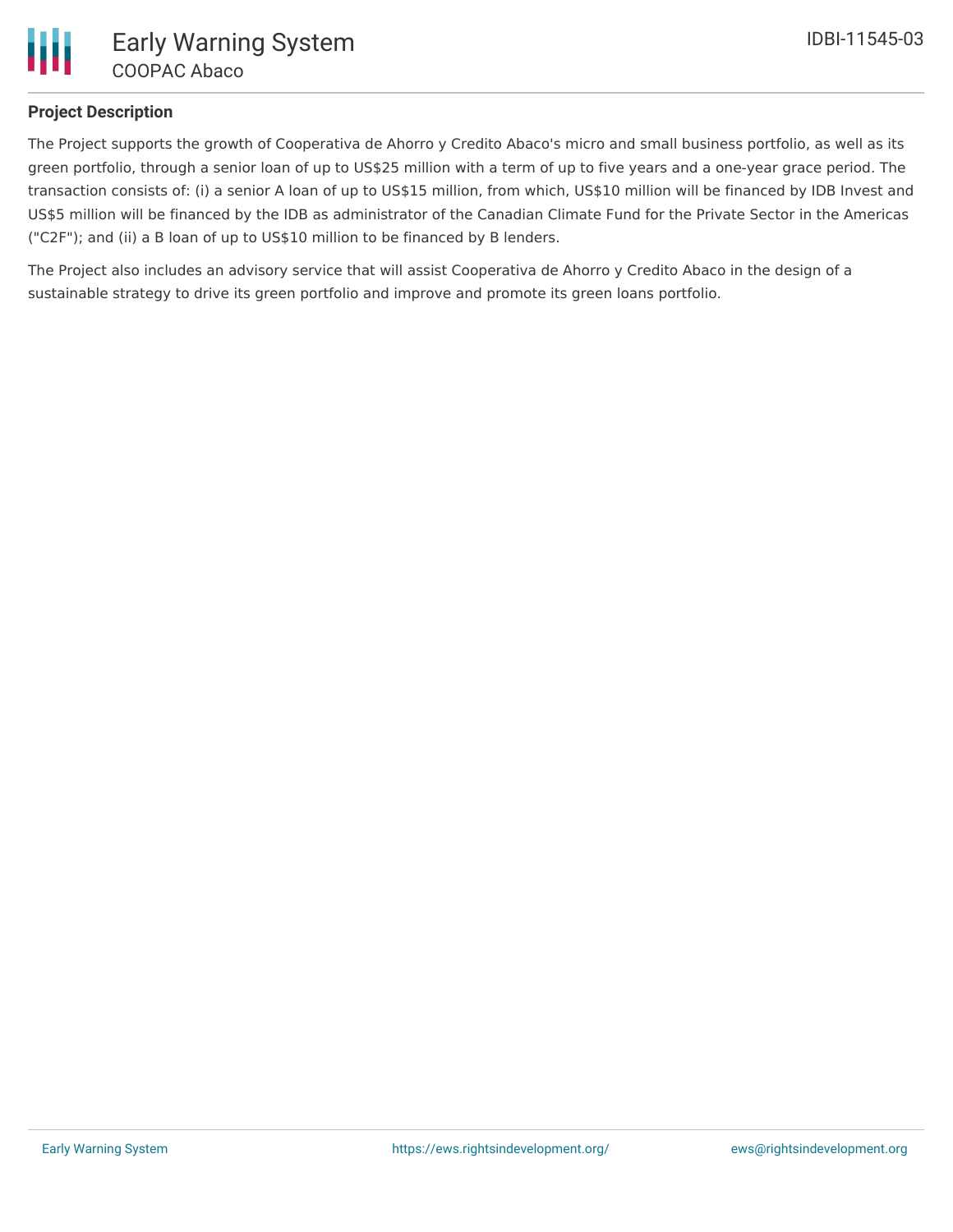

## **Investment Description**

• IDB Invest (IDBI)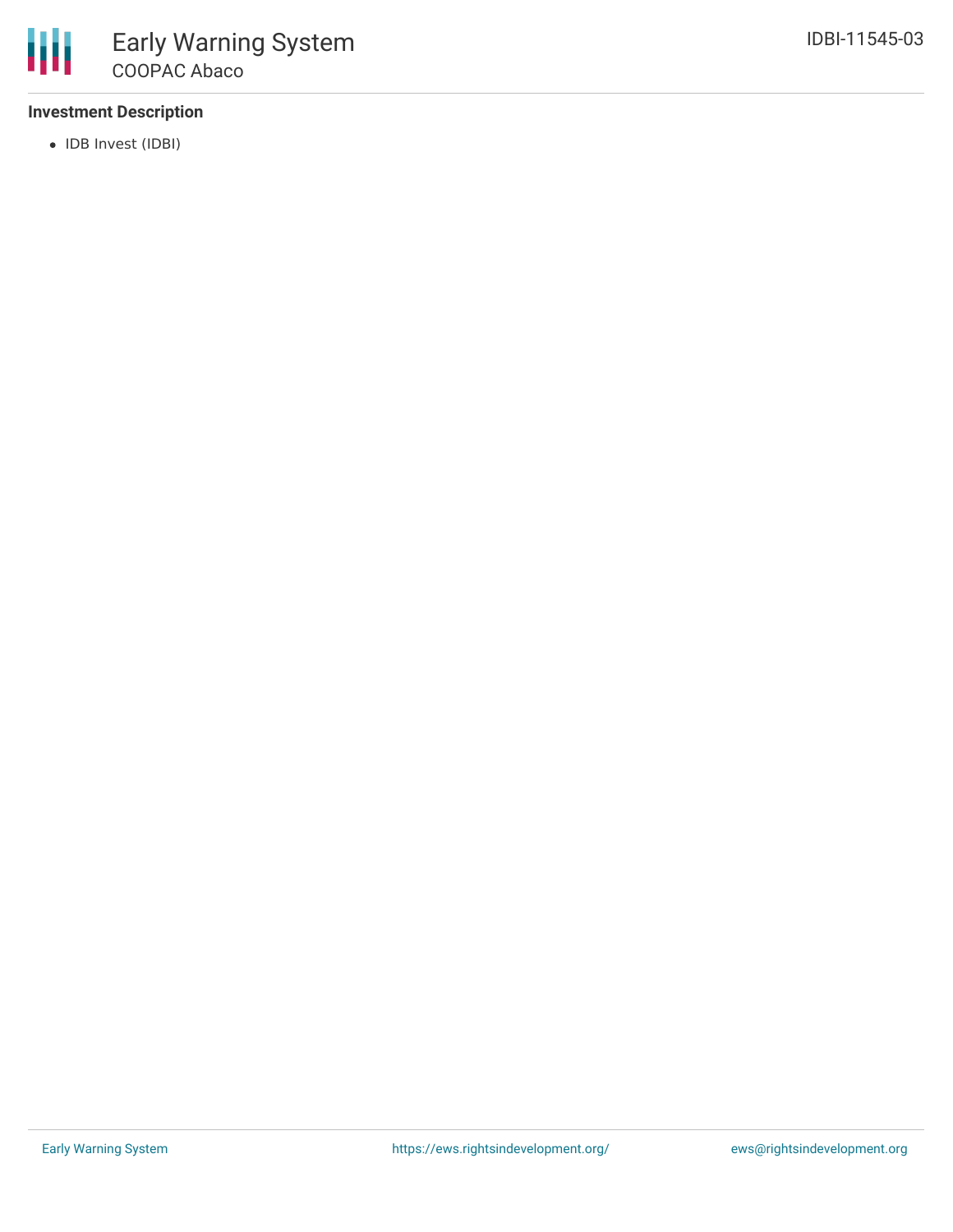### **Contact Information**

EMAIL: requestinformation@idbinvest.org

PHONE: +1(202)-566-4566

ADDRESS: 1350 New York Ave NW, Washington, DC 20005

### ACCESS TO INFORMATION

You can submit a request for information disclosure at: https://www.iadb.org/en/access-information/information-request

### ACCOUNTABILITY MECHANISM OF IDB / IDB INVEST

The Independent Consultation and Investigation Mechanism (MICI) is the independent complaint mechanism and fact-finding body for people who have been or are likely to be adversely affected by an Inter-American Development Bank (IDB) or Inter-American Investment Corporation (IDB Invest)-funded project. If you submit a complaint to MICI, they may assist you in addressing the problems you raised through a dispute-resolution process with those implementing the project and/or through an investigation to assess whether the IDB or IDB Invest is following its own policies for preventing or mitigating harm to people or the environment. You can submit a complaint by sending an email to MICI@iadb.org. You can learn more about the MICI and how to file a complaint at http://www.iadb.org/en/mici/mici,1752.html (in English) or http://www.iadb.org/es/mici/mici,1752.html (Spanish).